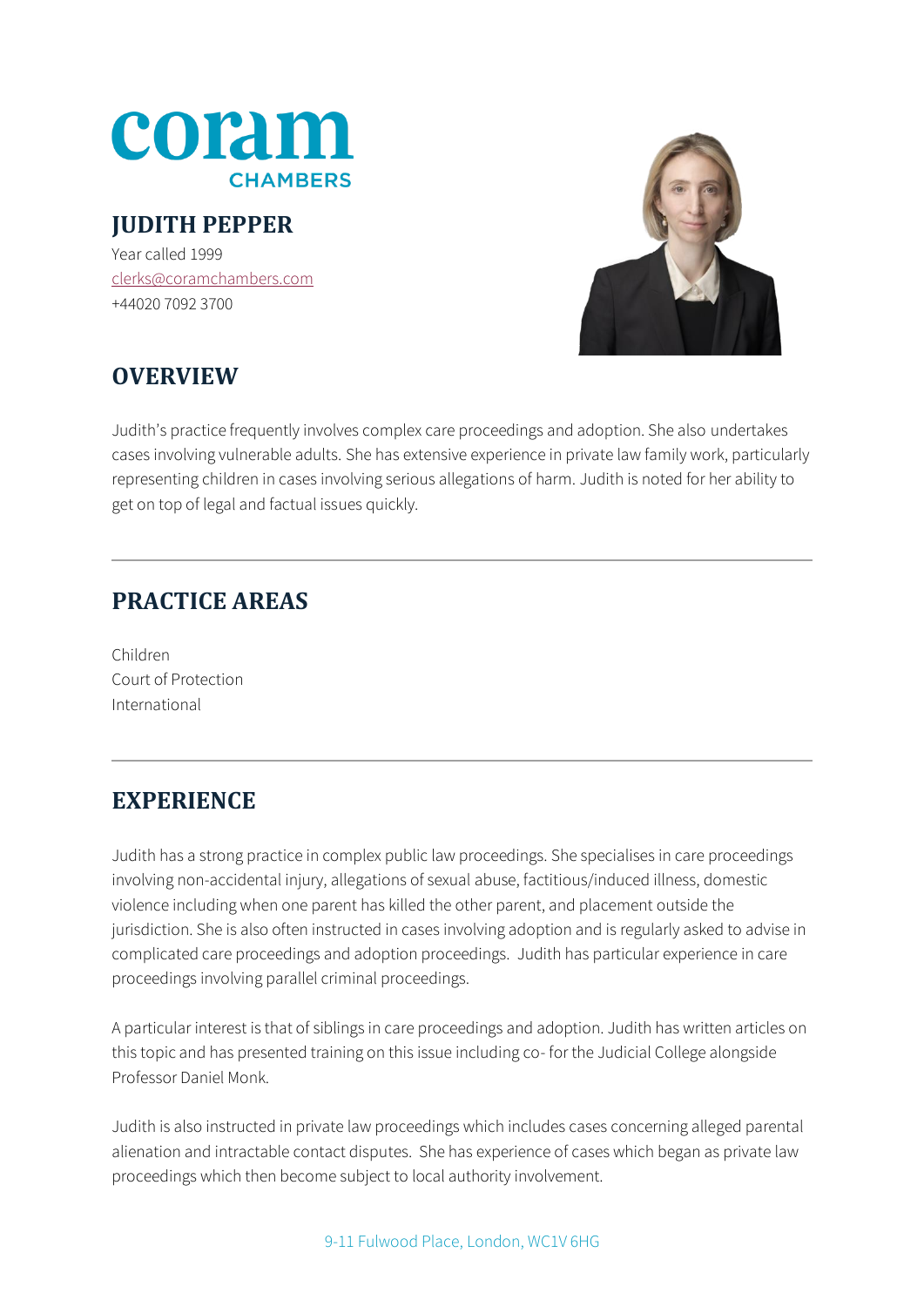Judith also undertakes work involving the Court of Protection and vulnerable adults, especially cases involving forced marriage. She has written articles and provided training on the topic of forced marriage.

Judith is known as a persuasive and accessible advocate with an attention to detail and a straightforward manner. She regularly presents lectures and seminars on current issues of child law. Judith is a Trustee and Treasurer of the charity 'I Can Be'.

### **PUBLICATIONS**

[Siblings in care proceedings: together and apart,](https://www.familylaw.co.uk/news_and_comment/siblings-in-care-proceedings-together-and-apart) Family Law, October 2020, [2020] Fam Law 1333 [Sibling assessments in care proceedings and adoption, Family Law Week, Feb 2020](https://www.familylawweek.co.uk/site.aspx?i=ed209375) [Forced marriage: is enough being done? \[2019\] Family Law 1310](https://www.familylaw.co.uk/news_and_comment/forced-marriage-is-enough-being-done) When one parent kills another – how should the family court approach this? Family Law Week, [October 2019](https://www.familylawweek.co.uk/site.aspx?i=ed204058) Misuse of section 20 (case report of Herefordshire Council v AB 2019 EWFC 10), [2018] Family Law 610 Adoption: the current challenges, October 2018, Civitas. Adoption: the journey to where we are now, May 2018, Civitas Forced Marriage: protective measures for children and young people in the family courts and the [court of protection, part 1, 8 April 2018, Family Law Week](https://www.familylawweek.co.uk/site.aspx?i=ed189143) [Forced Marriage: protective measures for children and young people in the family courts and the](https://www.familylawweek.co.uk/site.aspx?i=ed189211)  [court of protection, part 2, 11 April 2018, Family Law Week](https://www.familylawweek.co.uk/site.aspx?i=ed189211) Maintaining sibling relationships in care and adoption [2017] Fam Law 1112

### **CASES**

Re I-A (Revocation of Adoption Orders) [2021] EWCA Civ 1222

Re X (Parental Order: Child's Home) [2021] EWHC 29, linked with Re Z (Care Proceedings: Surrogacy) [2021] EWHC 589

### **EDUCATION AND PROFESSIONAL MEMBERSHIPS**

King's College London, LLB Hons (1998) Inns of Court School of Law (1999) University College London, LLM (Merit) (2002)